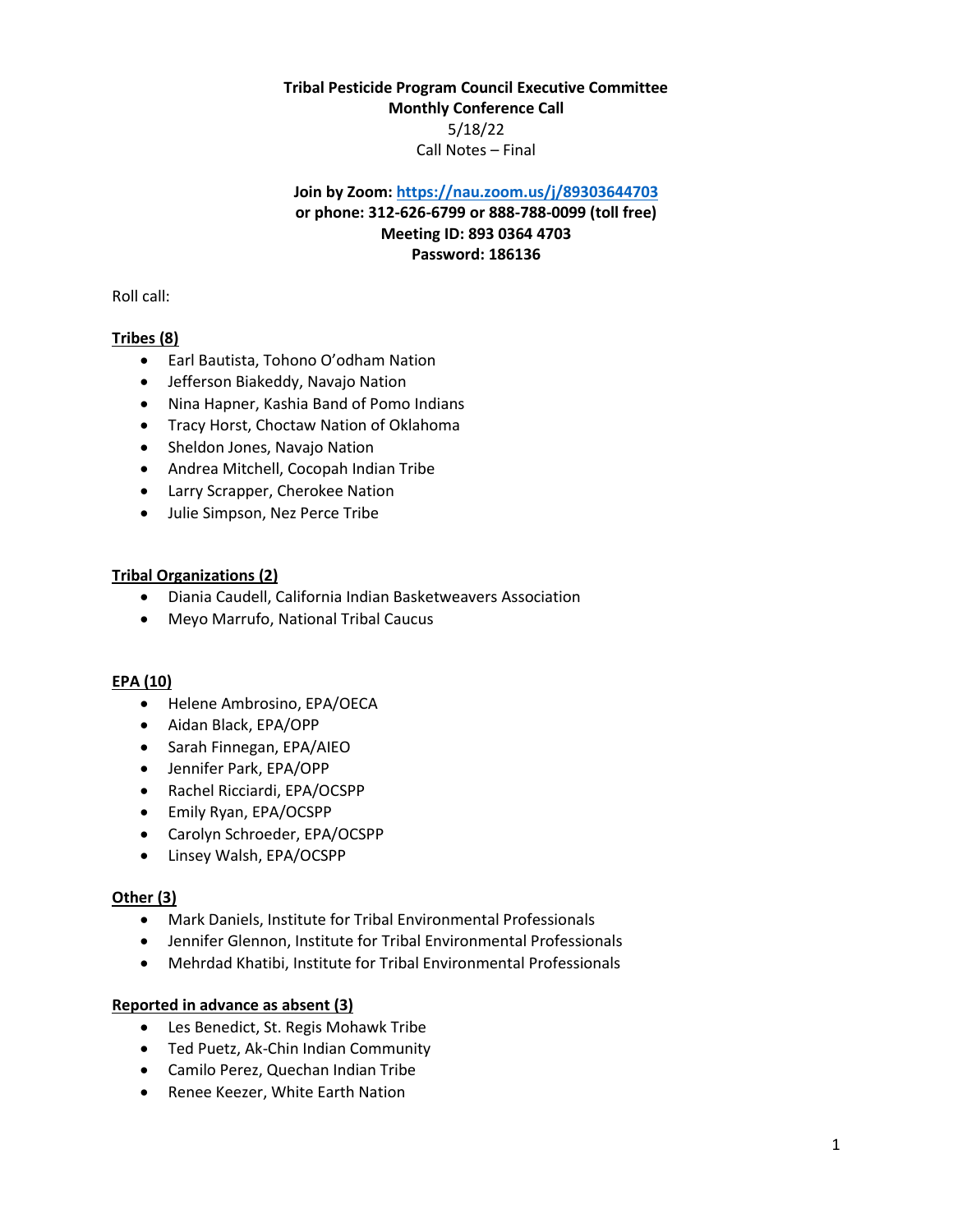## **1. Tribal Caucus**

# **2. Welcome/Introductions**

Mark Daniels facilitated the roll call.

## **3. EPA Updates (Rachel, Emily, Amanda, Blake, Helene, Loren)**

Rachel Ricciardi, EPA/OCSPP conducted the quarterly training for private applicators of RUP's in Indian Country on May 11-12.

- a. *[EPA's Federal Certification Training for Private Applicators of Restricted Use Pesticides](https://www.epa.gov/pesticide-applicator-certification-indian-country)  [\(RUP\) within Indian Country](https://www.epa.gov/pesticide-applicator-certification-indian-country)* = May 11-12, 2022.
- b. TPPC listserv email (sent 4/18) announced the publication of the *EPA Federal Certification of Applicators of RUPs within Indian Country FAQs* one-pager. Please visit EPA's website at the [Federal Certification to Apply Restricted Use Pesticides in Indian](https://www.epa.gov/pesticide-applicator-certification-indian-country/applicators-certified-under-epa-plan)  [Country](https://www.epa.gov/pesticide-applicator-certification-indian-country/applicators-certified-under-epa-plan) homepage to access the FAQ one-pager. It can be found under the "Related Information" box on the right-hand side of the website, or the direct link is [EPA Federal](https://www.epa.gov/pesticide-applicator-certification-indian-country/epa-federal-certification-applicators-rups-within)  [Certification of Applicators of RUPs within Indian Country FAQs.](https://www.epa.gov/pesticide-applicator-certification-indian-country/epa-federal-certification-applicators-rups-within)
- c. OCSPP's Tribal Team provides a list of current federal private and commercial RUP applicators on EPA's website. The latest updated lists/reports were posted mid-April to EPA's website at [Applicators Certified under the EPA Plan.](https://www.epa.gov/pesticide-applicator-certification-indian-country/applicators-certified-under-epa-plan)

### More information:

<https://www.epa.gov/pesticide-applicator-certification-indian-country>

## **4. TPPC Administrator Updates**

- a. Status of Pesticides Report Copyright Resolution: this issue has been resolved and the TPPC will be able to revise the original document so long as we include a statement that the original was produced by UC Davis. Images will need to be new or receive permission when using them again.
- b. Website visits: April had 450 views from 138 users and Year-to-Date there have been 1,818 views from 523 users.

# **5. AIEO Updates on GAP Guidance Indicators (Sarah Finnegan, EPA/Office of International and Tribal Affairs/American Indian Environmental Office)**

### [Slide Presentation](http://tppcwebsite.org/wp-content/uploads/2022/06/Performance-Management_Indicators-TPGs-5.18.22.pdf)

Sarah Finnegan gave a presentation on Performance Management Indicators in which she provided information on capacity indicators and what is needed to demonstrate an environmental program for GAP work plans. She covered the 2022 changes and improvements in GAP guidance and components of ETEP's (EPA-Tribal Environmental Plans). They will be utilizing data from these Tribal resources to enhance reporting responsibility. There is a new EPA GAP hub for data which will be used to advocate for additional funding. The changes will still follow the existing 5-year cycle and there will not be an increase in administrative work for Tribes.

[https://tcots.epa.gov/ords/tcotspub/f?p=106:5::1462:](https://tcots.epa.gov/ords/tcotspub/f?p=106:5::1462):::